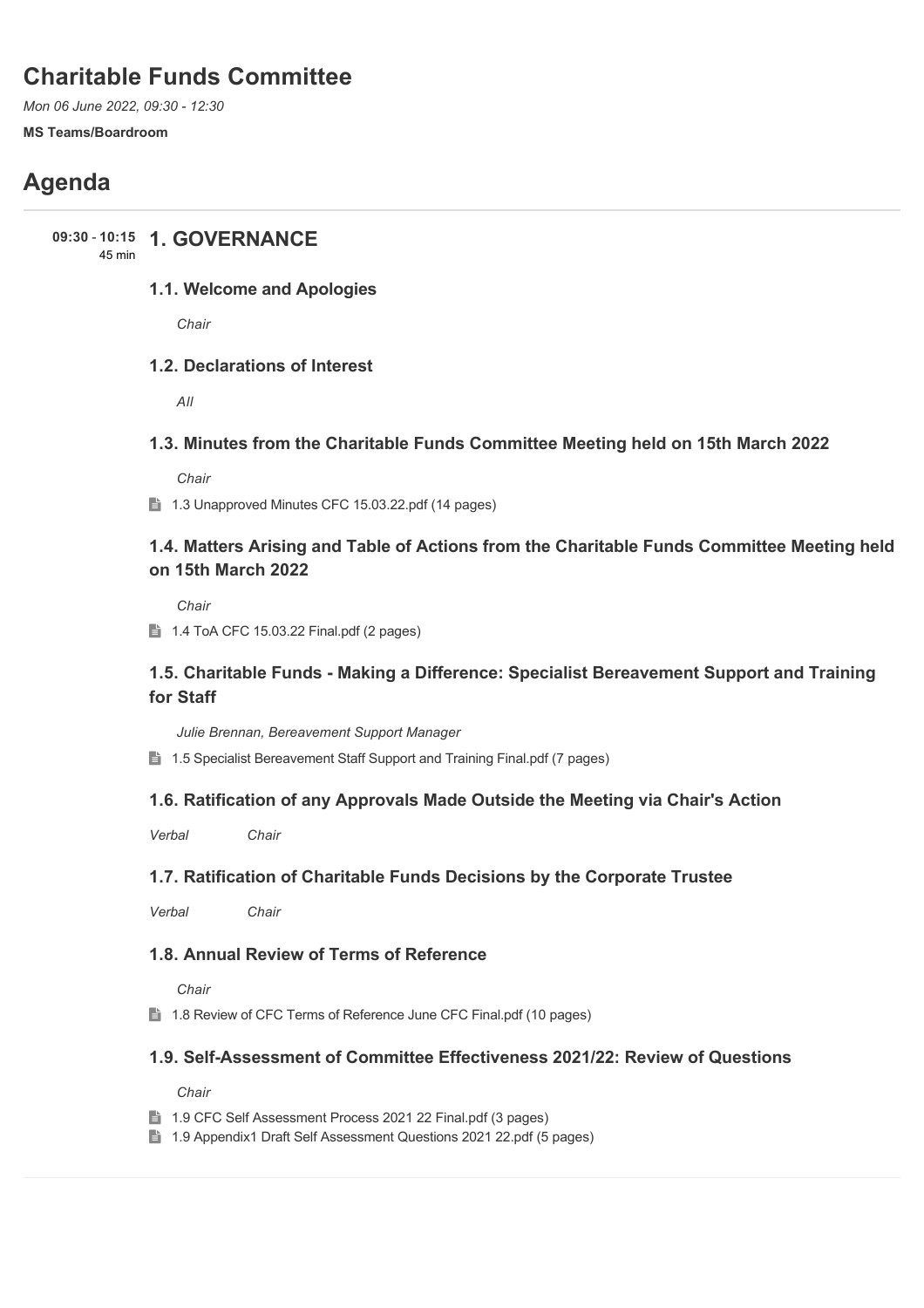# **2. RISK AND ASSURANCE 10:15** - **11:20**

65 min

# **2.1. Charitable Funds Sub-Committee Update Report (including Terms of Reference)**

*John Evans*

- **2.1 CFSC Update Report Final.pdf (6 pages)**
- **2.1 Appendix 1 CFSC Terms of Reference May 2022.pdf (6 pages)**

## **2.2. Update on Establishment of the Investment Advisor Sub-Committee**

*Verbal Rhian Davies*

## **2.3. Charitable Funds Committee Risk Register**

*Nicola Llewelyn*

- **2.3 SBAR Risk Register June 2022 Final.pdf (4 pages)**
- 2.3 Appendix 1 1373 RR June 2022 CFC.pdf (2 pages)

## **2.4. Assurance on Planning Objectives Aligned to Charitable Funds Committee**

#### *Daniel Warm/Mandy Rayani*

- 2.4 PO Standard SBAR CFC June 2022 Final.pdf (4 pages)
- **2.4 Appendix 1 PO 2E Update for CFC June 2022.pdf (6 pages)**
- **2.4 Appendix 2 BGH Chemo Appeal 13.05.22.pdf (5 pages)**
- 2.4 Appendix 3 Events Calendar.pdf (1 pages)

# **2.5. Update Report from the Administrative Committee Annual Meeting (Hydrotherapy Pool: JC Williams (Elizabeth Williams Endowment) Trust Fund)**

*Nicola Llewelyn*

2.5 Pentre Awel Hydrotherapy Pool Release of Funds Update June 2022 Final.pdf (4 pages)

# **3. PERFORMANCE 11:20** - **11:50**

30 min

# **3.1. Integrated Hywel Dda Health Charities Performance Report**

*Nicola Llewelyn/Rhian Davies*

**3.1 Integrated Hywel Dda Health Charities Performance Report Final.pdf (16 pages)** 

### **3.2. Introduction to the New Investment Advisor**

*Rhian Davies/CCLA*

**3.2 Introduction to New Investment Advisor CCLA.pdf (22 pages)** 

### **3.3. Policies and Procedures Relating to Charitable Funds**

*Nicola Llewelyn*

- **3.3 Policies and Procedures Relating to Charitable Funds Final.pdf (3 pages)**
- 3.3 Appendix 1 420CharitableFundsFinancialGovAdminProcedure.v3.pdf (47 pages)

# **4. OPERATIONAL/STRATEGIC ISSUES 11:50** - **12:10**

20 min

**4.1. Consideration of Charitable Funds Expenditure Requiring Committee Approval: Respiratory Research, Prince Philip Hospital**